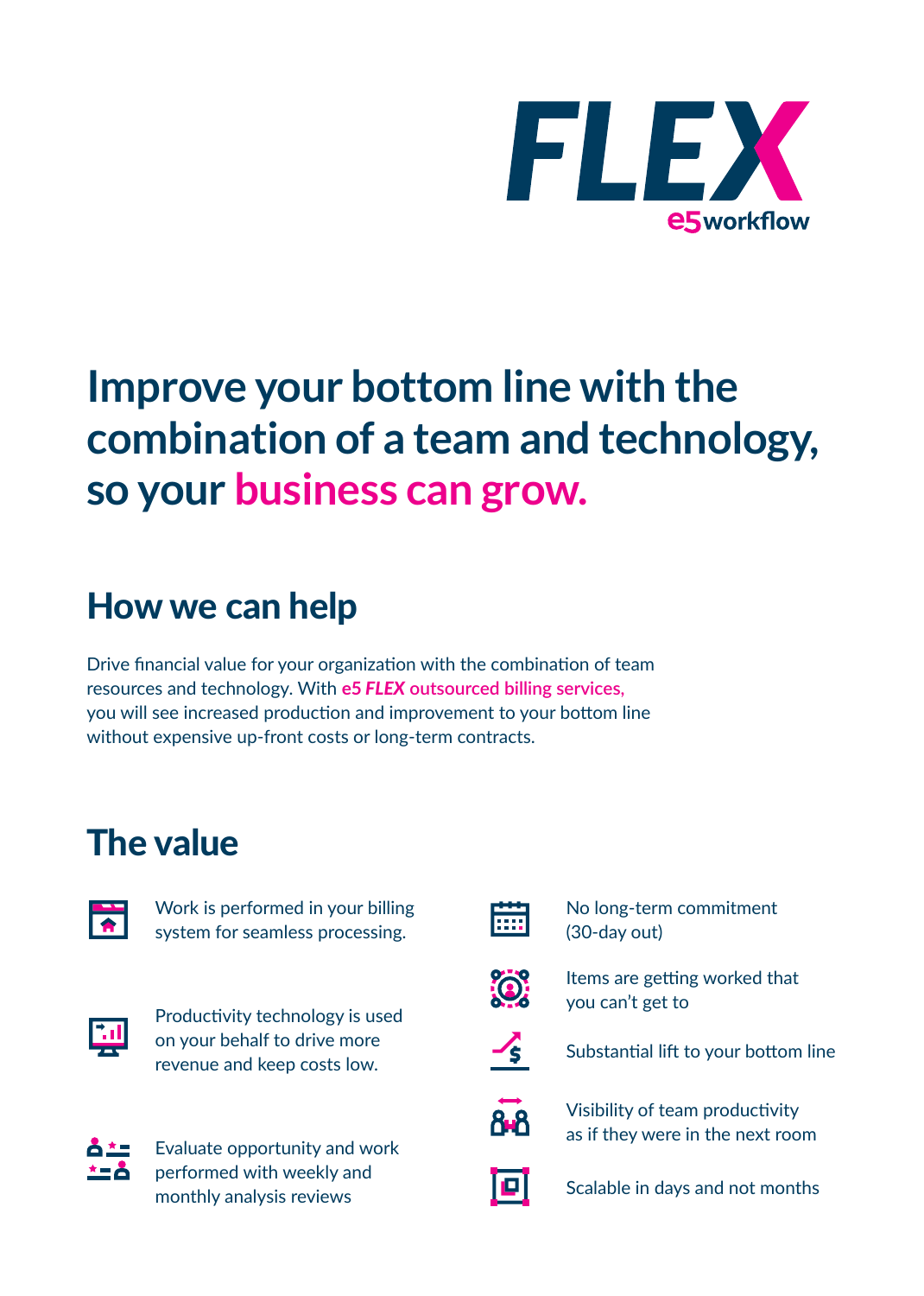

### What's included

![](_page_1_Picture_2.jpeg)

Analysis of historical performance

Review results of historical E performance with leadership and identify areas of opportunity

![](_page_1_Picture_5.jpeg)

Prioritization of items to work based on your organization's financial priorities

![](_page_1_Picture_7.jpeg)

e5 RCM priority processing engine will be utilized alongside our work in your billing system

![](_page_1_Picture_9.jpeg)

Weekly and monthly analysis and team productivity reporting

#### e5workflow.com/flex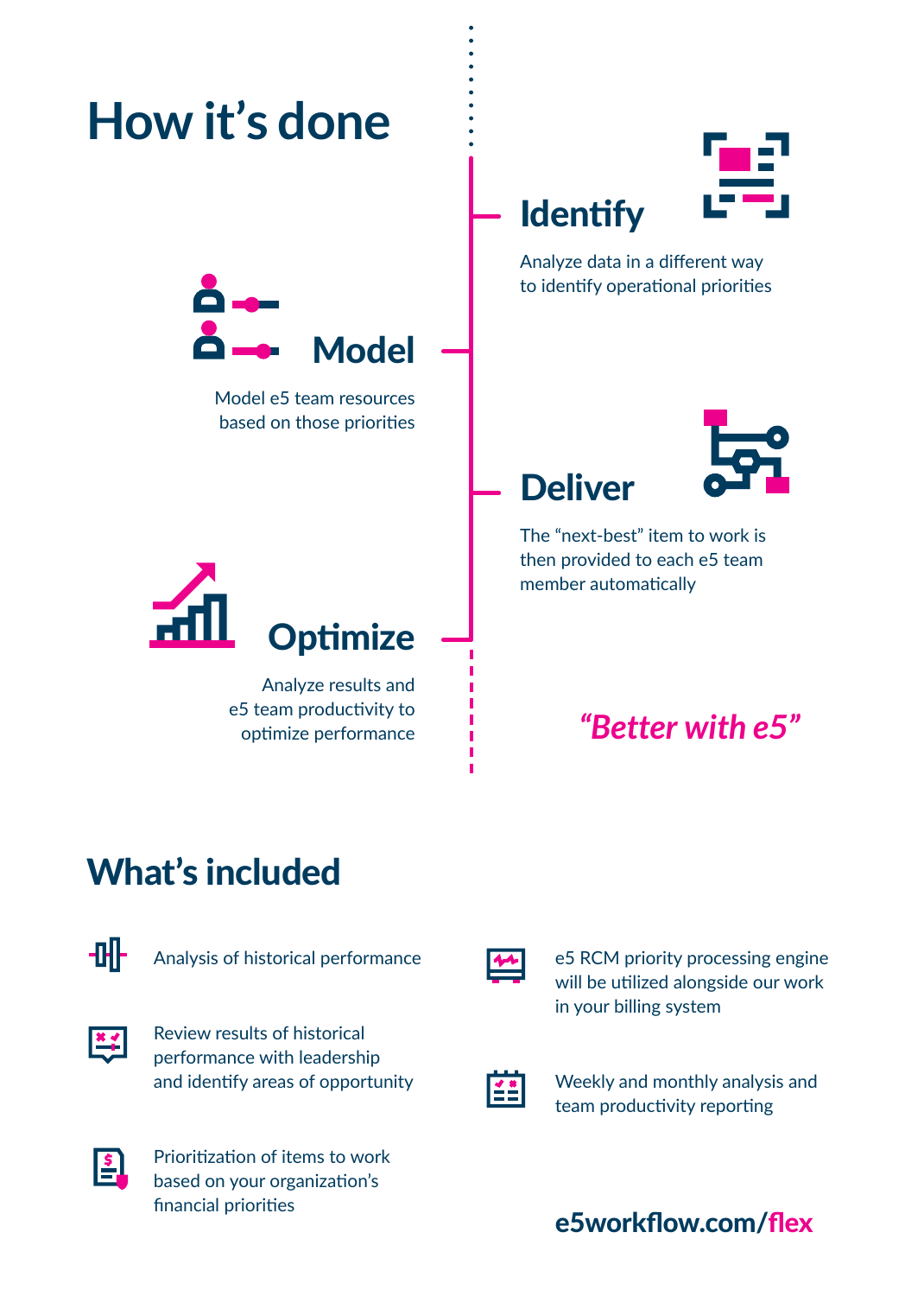## **e5 FLEX** uses US based resources **to increase claim adjudication and bring in more cash, quickly.**

### Areas of focus

![](_page_2_Figure_2.jpeg)

### Proficient with major billing systems

![](_page_2_Picture_4.jpeg)